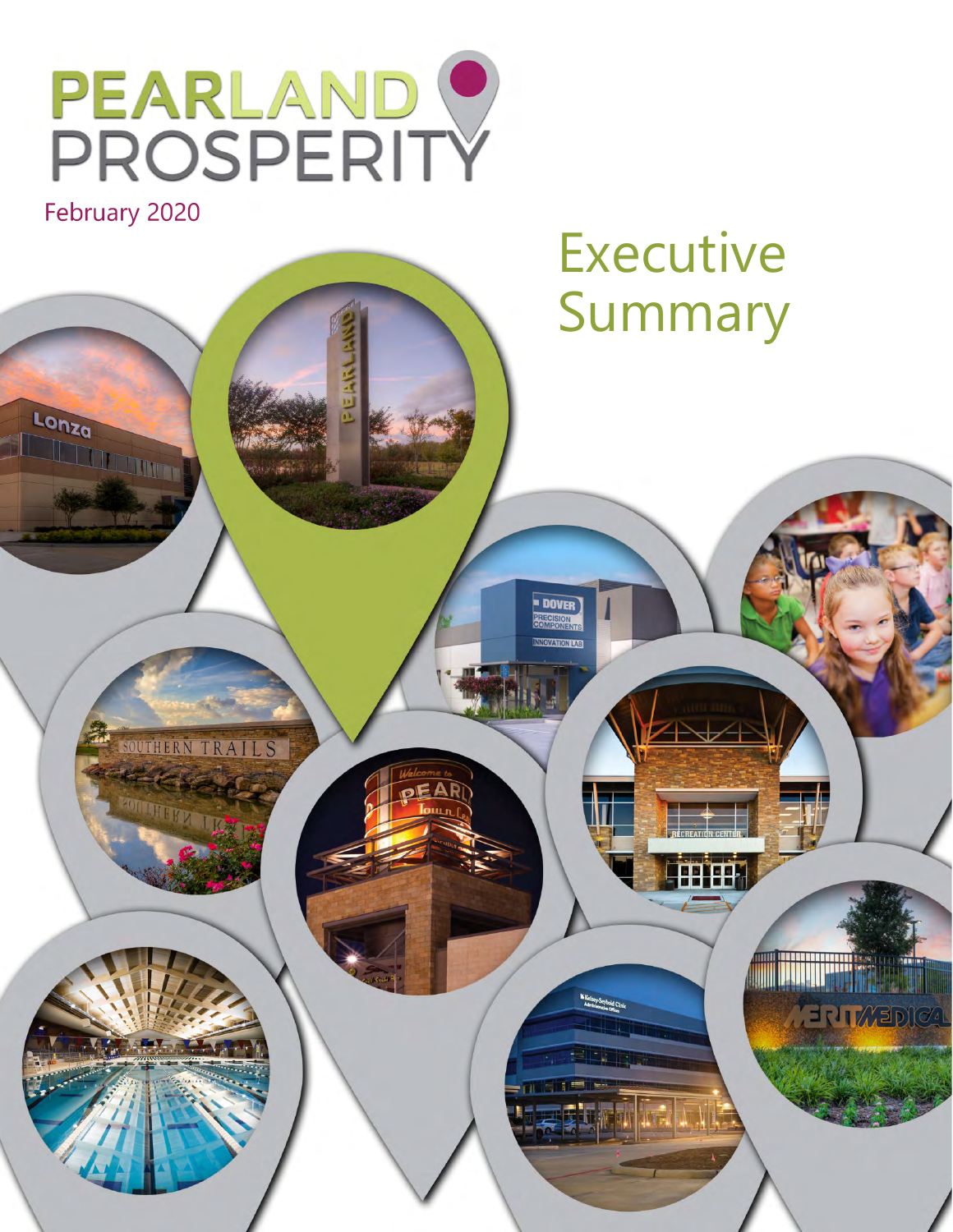

# EXECUTIVE SUMMARY

In 2019, the Pearland Economic Development Corporation (PEDC), along with local partners in government, education, healthcare and business embarked on a collaborative community and economic development strategic planning process to make the community a more prosperous, successful, and vibrant place to live, work, and do business. This plan builds upon the Pearland 20/20 strategy, which the community developed through a similar process in 2013 and has helped catalyze numerous community improvements in recent years.

The initiative began with the **Community Engagement** phase, which included a series of focus groups and interviews with over 80 local business, government, education and civic leaders. Businesses and residents throughout Pearland had an opportunity to provide feedback about the issues and opportunities facing the community by participating in an online survey. This feedback was combined with quantitative data findings to create a **Community Assessment** - a concise narrative of the region's opportunities and challenges to lay the groundwork for future phases of the process.

The next phase of the process was an **Implementation Assessment** of the Pearland 20/20 strategic plan to allow the community and steering committee to gain a firm understanding of areas where goals have been met, areas where progress has yet to be achieved, and any barriers that have impeded effective implementation.

The final phase in the process, the **Pearland Prosperity Strategic Plan**, is the result of months of research, public input, and feedback and oversight from the project Steering Committee. Throughout the process, Committee members, including representatives from the City Council, PEDC Board of Directors, Chamber of Commerce, school districts, City staff, and other key civic and business leaders, reviewed drafts and revised versions of the Strategy and made multiple comments that were incorporated into the Strategic Plan.

**To view the community and implementation assessments, along with the strategic plan and updates, visit www.pearlandprosperity.com.** 

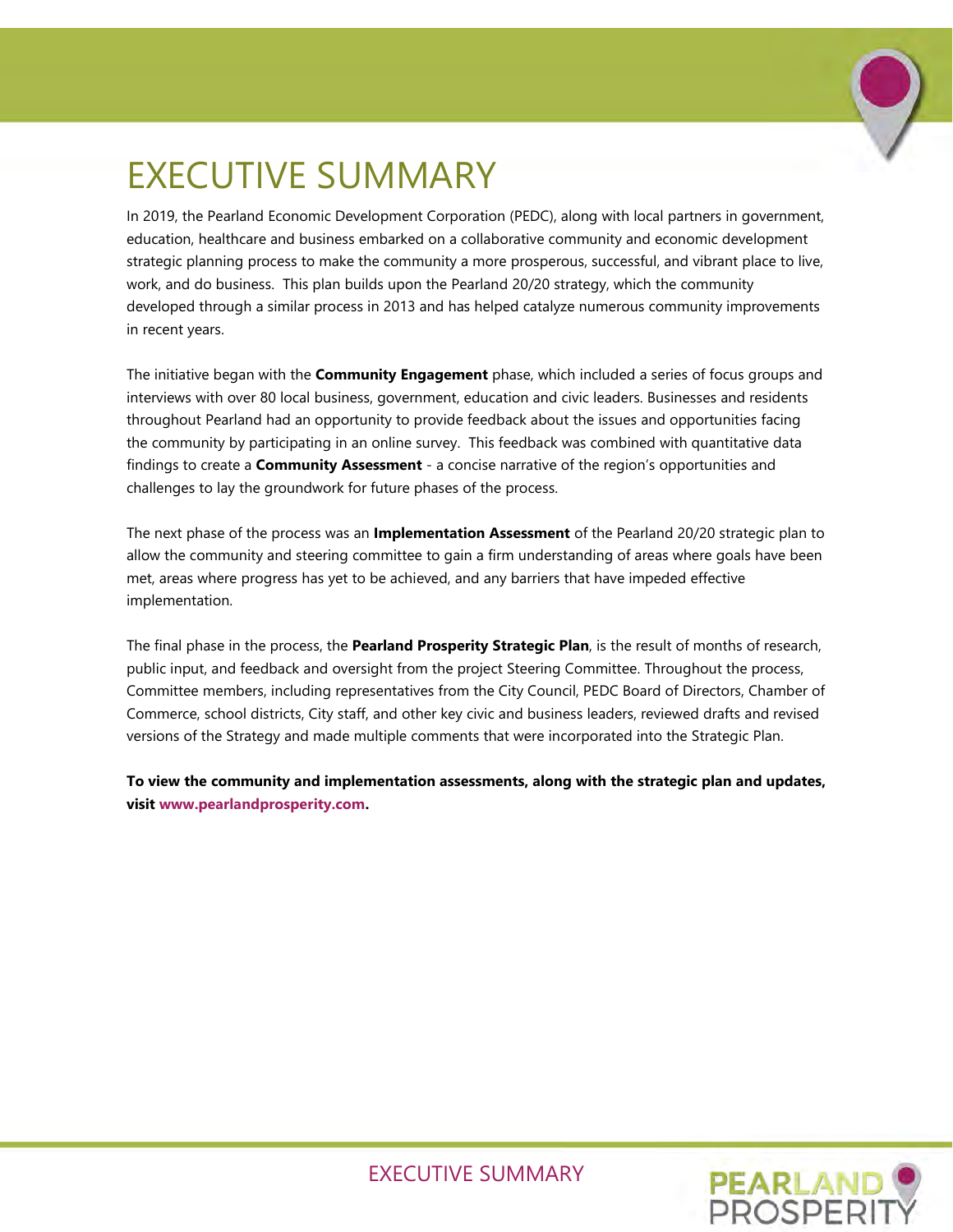

# TWO COMMUNITY GOALS

At the center of the Pearland Prosperity framework are two **Community Goals** that broadly identify the desired outcomes of Pearland's holistic economic development effort. These Goals are:

#### *Economic growth and diversification*

*Provide opportunities for residents to prosper and enhance Pearland's fiscal sustainability through a holistic approach to economic development*

#### *A community of choice in Greater Houston*

*Ensure Pearland's quality of life and quality of place continue to attract and retain diverse individuals and families*



EXECUTIVE SUMMARY

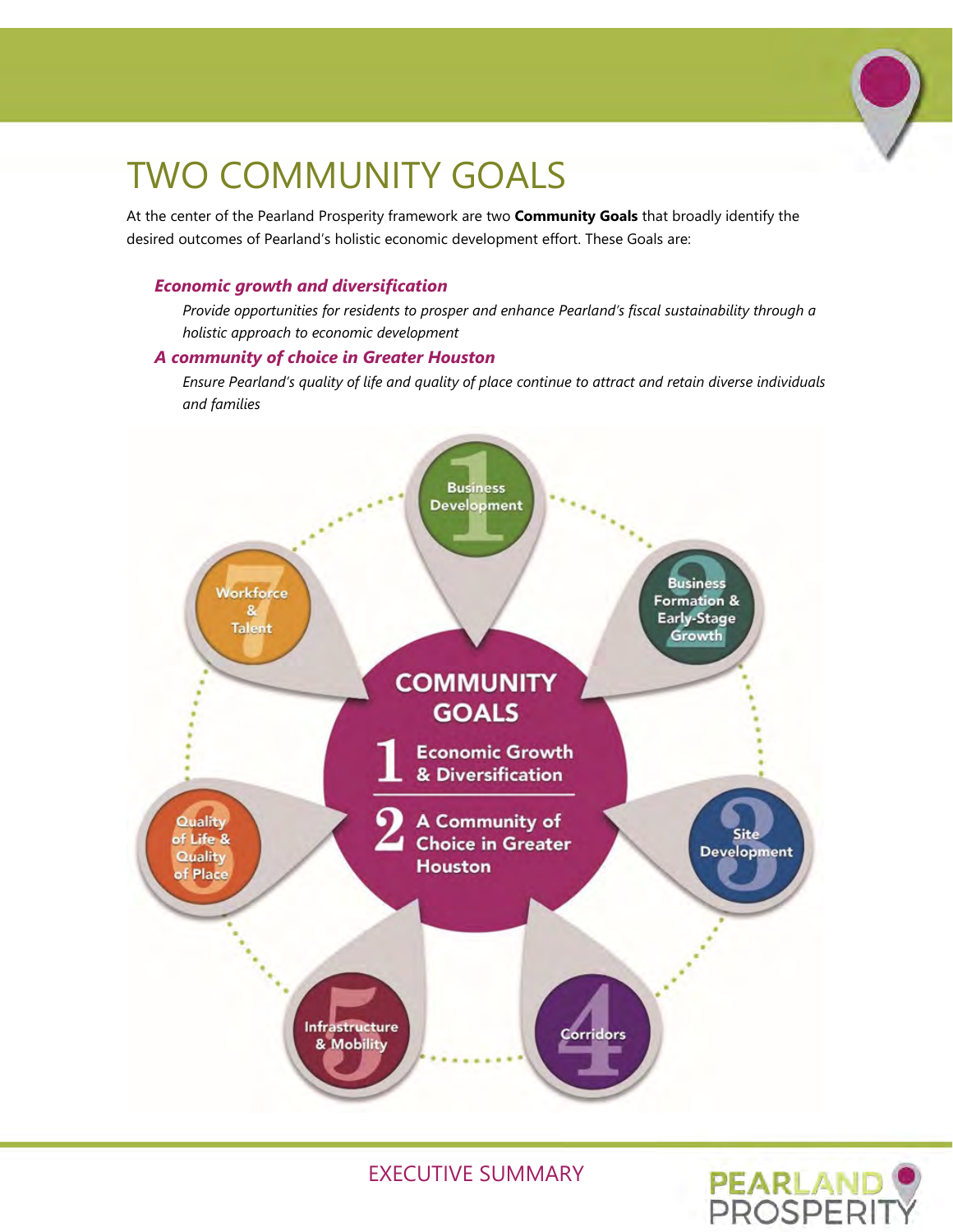

# SEVEN FOCUS AREAS

The Community Goals can be pursued through a number of Strategic Initiatives grouped into seven high-level **Focus Areas**. Each Initiative corresponds to an action, program, effort, or investment that can help move Pearland toward its desired future. The Focus Areas provide organizational clarity and readily communicate to a wide variety of audiences the issues that Pearland will seek to address through collective action. These Focus Areas are below and include **Strategic Initiatives** for each.

# **1. BUSINESS DEVELOPMENT**

Pearland's base of employers has grown significantly in recent years, however, Pearland's tax base is heavily dependent on residential property taxes and retail sales taxes. This poses a potential longterm risk as the community's housing stock ages and the national bricks-and-mortar retail sector faces an uncertain future. The community must build upon the location and expansion success of recent years and pursue the growth of primary jobs within its borders through a holistic approach to economic development.

### **Strategic Initiatives**

- 1.1 Engage in a targeted approach to business and attraction marketing
- 1.2 Help existing businesses grow and thrive through a collaborative, action-oriented approach to business retention and expansion (BRE)
- 1.3 Support a vibrant retail sector in Pearland
- 1.4 Proactively communicate the economic development value proposition to the Pearland community

# **2. BUSINESS FORMATION AND EARLY–STAGE GROWTH**

Pearland must enhance its entrepreneurial ecosystem of individuals, organizations, institutions, and programs that encourage and support the formation and growth of new businesses. By ensuring that Pearland has an optimal business climate and support services to aid business formation and growth, Pearland can position itself as an attractive destination for entrepreneurs and new and growing firms in the Greater Houston region.

### **Strategic Initiatives**

- 2.1 Ensure that Pearland's business climate and support services are optimized for enterprise formation and growth
- 2.2 Establish a hub for entrepreneurship to concentrate local services and connect to the regional ecosystem
- 2.3 Establish a revolving loan fund (RLF) to incentivize primary business formation and growth

**PEARLAND**<br>PROSPERI

EXECUTIVE SUMMARY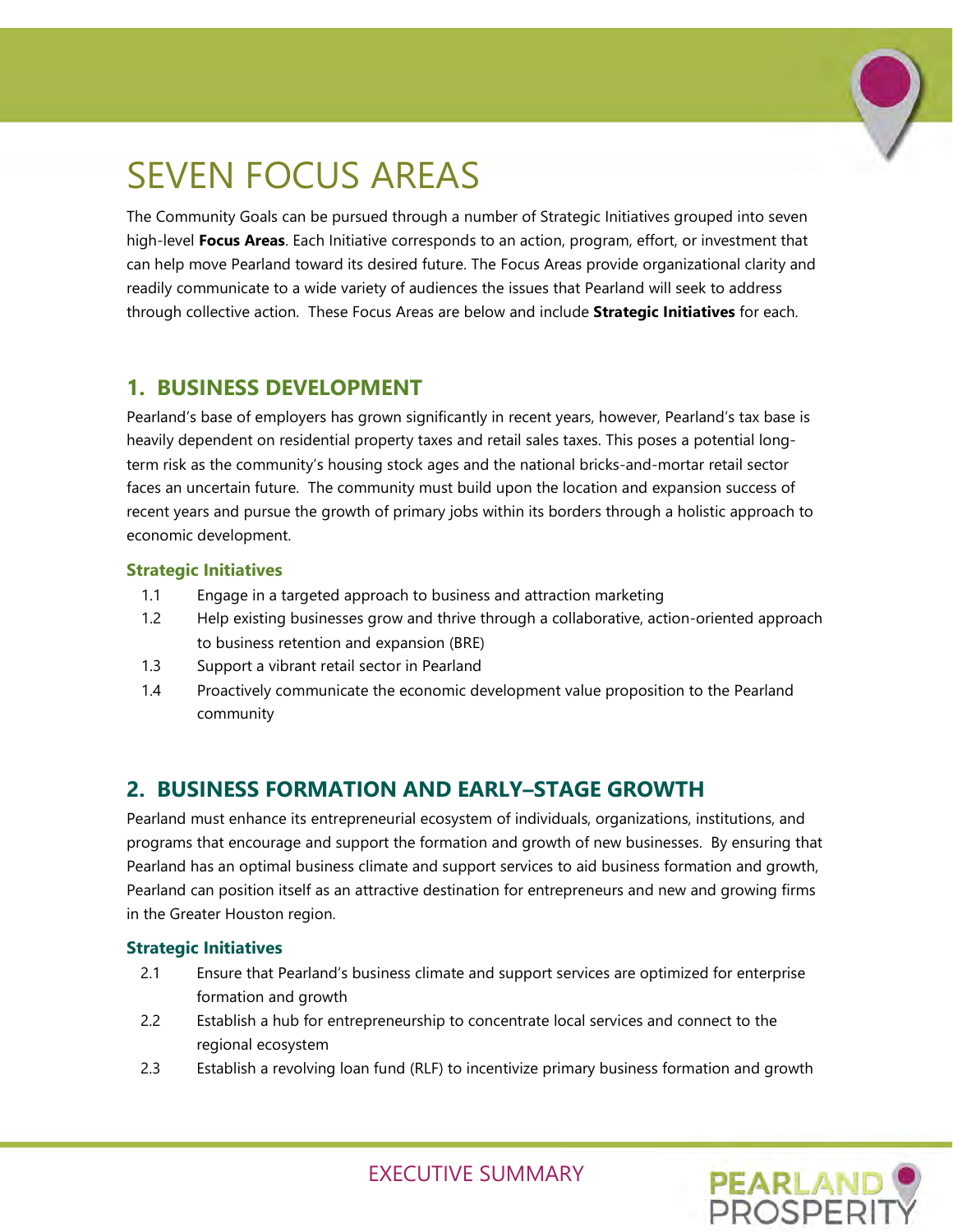

# **3. SITE DEVELOPMENT**

This Focus Area involves ensuring that Pearland has a competitive, highly visible supply of shovelready development sites. Part of this work involves effectively marketing prime districts and ensuring that sites are well-served by needed infrastructure and desirable amenities. In addition, Pearland should take a more proactive approach to increasing the supply of development-ready sites is needed in order to ensure the community's competitiveness and "unlock" sites that may not be activated in the near term through market forces alone.

#### **Strategic Initiatives**

- 3.1 Position the Lower Kirby District and the SH 35 Corridor as priority areas for development
- 3.2 Proactively assemble and prepare sites to eliminate burdens related to acquisition and development
- 3.3 Ensure that best-in-class infrastructure and amenities are in place to support site development

# **4. CORRIDORS**

The bulk of the community's available development and redevelopment sites suitable for commercial and/or industrial development are concentrated around three primary corridors: SH 288, FM 518/Broadway, and SH 35. Additionally, many of Pearland's existing jobs are already clustered along these corridors. Pearland must invest in its key corridors to ensure that they are efficient, aesthetically pleasing, and well maintained in order to ensure that they are attractive destinations for jobs and investment.

### **Strategic Initiatives**

- 4.1 Implement the 288 Corridor Master Improvement Plan
- 4.2 Implement the SH 35 Corridor Redevelopment Plan
- 4.3 Develop the FM 518/Broadway Corridor Development Plan (SH 288 to SH 35)
- 4.4 Beautify Pearland's corridors and gateways

# **5. INFRASTRUCTURE AND MOBILITY**

Pearland has made significant progress in recent years on a variety of road and highway projects aimed at improving internal mobility within Pearland and easing commutes to key job centers. This Focus Area recommends advancing high-priority road and highway projects and advocating for and developing additional resources needed to fund them. Pearland should also seek to advance options for expanding transit connectivity to major employment centers.